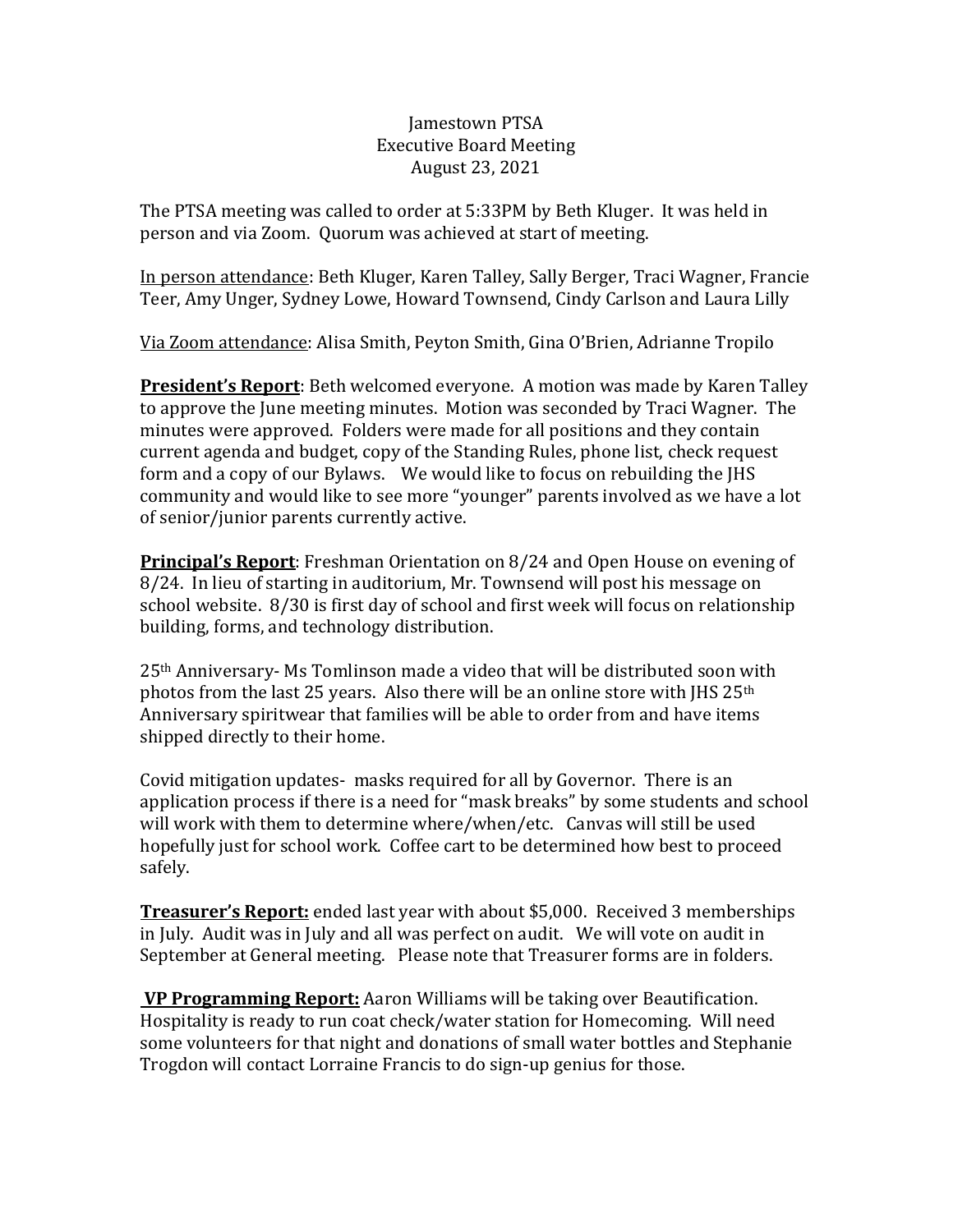**VP Fundraising Report:** Planning on holding SAT/ACT workshops in Fall/Spring. Working to get more specific information for 25th Anniversary event and Senior Event to set fundraising goals. Possible "brick sale" for seniors to have an engraved brick put by JHS sign with brick eagle that is in front of school.

**Advocacy:** will send out survey in September to gather information and then will repeat at end of school year to see how we did. Using the surveys just for our knowledge (not for the School of Excellence process).

**Faculty Liaison:** please email Alisa Smith if you have anything to share.

**Membership**: Please join if you haven't already. We have 54 memberships so far and have a goal of 250

**Mini-Grants:** Applications will go out to the teachers and Fall applications will be due on 10/15. If you would like to assist on Committee that approves the grants, please email Amy Unger at [mjalunger@gmail.com](mailto:mjalunger@gmail.com) All mini-grant applications go to Mr. Townsend for approval first. Goal is to give \$1000 in Fall and \$1000 in Spring.

**PTAC:** no meetings yet this year

**Reflections:** informational flyer sent via PeachJar and to teachers. Deadline for entries is 10/20

**Scholarship**: no meetings yet this year

**Senior Class Event**: Traci Wagner has 4-5 parents and 3-4 students working as a committee to plan this. They are meeting to decide theme, assign roles, decide on what is being offered to determine fundraising goals. It will be an all night graduation party at JHS. Open to all Seniors and the goal is to make it a free event but also have a way to track who is coming (for planning purposes).

**Social Media:** send anything you need posted to Vicki Hunt *yhunt3@gmail.com* 

**Student Liaison:** their goal is to have one student rep at each meeting. All 3 students are also part of Student Council.

**25th Anniversary**: Video that Mr. Townsend mentioned to be launched soon. We will help fund the end of year event but we aren't expected to work the event. Anything we can donate will be appreciated.

**Old Business:** Moving banks is not going to be necessary. Karen Talley was able to go to Old Pointe and work out how she can access reports and not have to pay any fees for them.